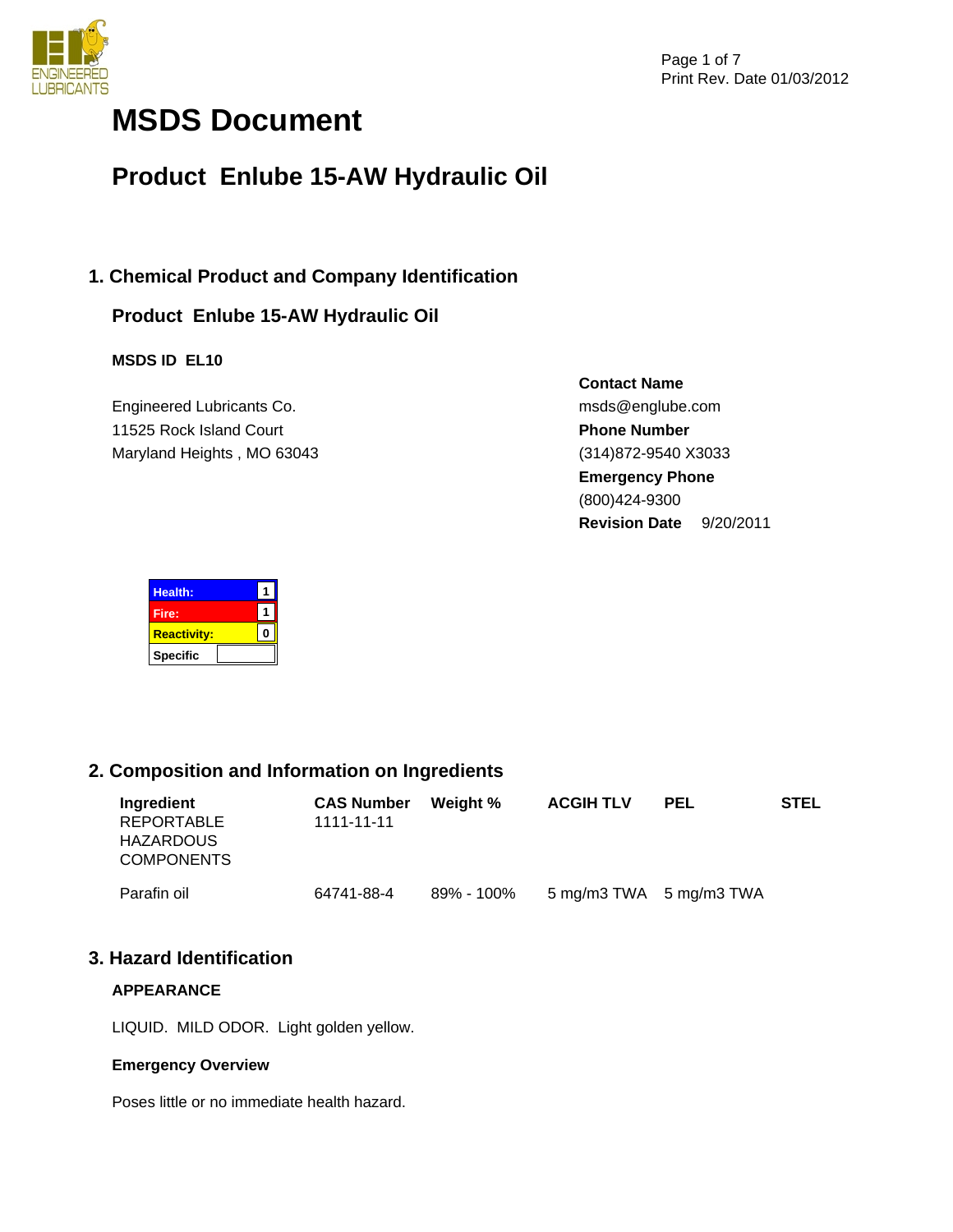

#### **HEALTH HAZARDS**

#### **Potential Health Effects**

**Eye**  May cause slight irritation.

**Skin** 

Substance may cause slight skin irritation.

**Ingestion** 

No hazard in normal industrial use.

**Inhalation** 

Repeated or prolonged inhalation may cause toxic effects.

## **4. First Aid Information**

#### **Eye**

Hold eyelids apart and flush eyes with plenty of water for at least 15 minutes.

#### **Skin**

Wash clothing separately before reuse. Wash with soap and water.

#### **Ingestion**

If swallowed, do NOT induce vomiting. Give victim a glass of water or milk. Call a physician or poison control center immediately. Never give anything by mouth to an unconscious person.

#### **Inhalation**

Remove to fresh air. If not breathing, give artificial respiration. If breathing is difficult, give oxygen. Get medical attention.

## **5. Fire Fighting Measures**

| <b>Flash Point</b> | 428 F          |
|--------------------|----------------|
| <b>FP Method</b>   | ASTM D92 (COC) |

#### **Extinguishing Media**

Use water spray, regular foam, dry chemical, carbon dioxide.

#### **Hazardous Combustion Products**

Oxides of carbon, Sulfur oxides, Aldehydes, Smoke, Fume, Incomplete combustion products.

#### **Fire Fighting Instructions**

In the event of fire, cool tanks with water spray. As in any fire, wear self-contained breathing apparatus pressure-demand, MSHA/NIOSH (approved or equivalent) and full protective gear.

## **6. Accidental Release Measures**

**PERSONAL PRECAUTIONS**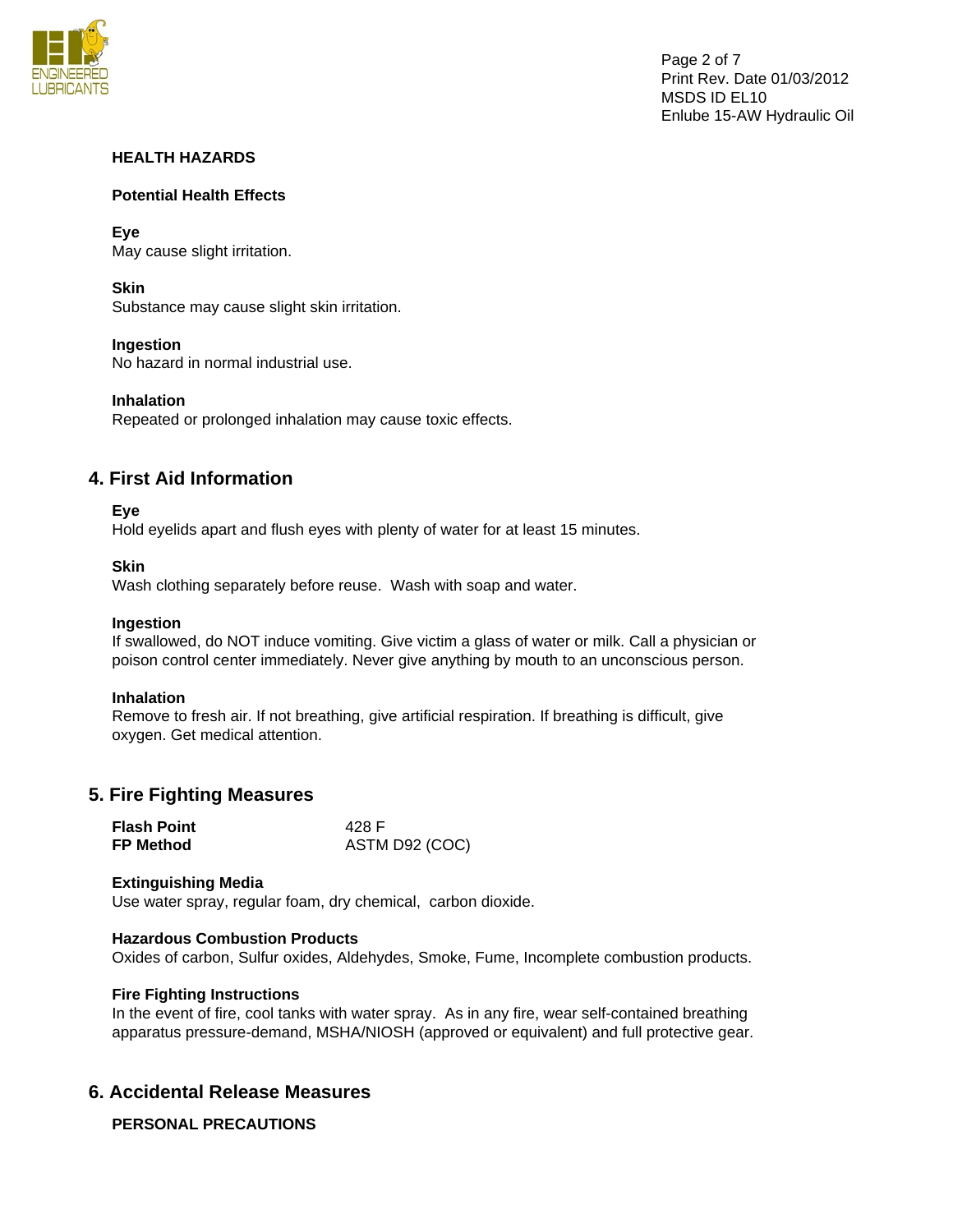

Page 3 of 7 Print Rev. Date 01/03/2012 MSDS ID EL10 Enlube 15-AW Hydraulic Oil

Wear a self-contained breathing apparatus and appropriate Personal protection. (See Exposure Controls/Personal Protection section.)

#### **ENVIRONMENTAL PRECAUTIONS**

#### **Reporting**

US regulations require reporting spills of this material that could reach any surface waters. The toll free number for the US Coast Guard National Response Center is (800) 424-8802.

#### **Clean-up**

Avoid runoff into storm sewers and ditches which lead to waterways.

#### **METHODS FOR CONTAINMENT AND CLEAN UP**

#### **Collect**

Contain spilled liquid with sand or earth. DO NOT use combustible materials such as sawdust.

#### **Clean-up**

Absorb spill with inert material (e.g., dry sand or earth), then place in a chemical waste container. Vacuum or sweep up material and place in a disposal container.

## **7. Handling and Storage**

#### **SAFE HANDLING**

**Handling**  Wash thoroughly after handling. Avoid heating above 120 F for prolonged periods of time.

#### **SAFE STORAGE**

**Storage**  Keep container closed when not in use. Keep from freezing.

## **8. Exposure Controls and Personal Protection**

#### **EXPOSURE LIMITS**

**OSHA PELS:**  64741-88-4; OIL MIST; 5 mg/m3 TWA 8 hours

**ACGIH TLV:**  64741-88-4; OIL MIST; 5 mg/m3 TWA 8 hours

#### **PERSONAL PROTECTION**

**Eye**  Wear safety glasses.

**Skin Protection**  Protective gloves and clothing are recommended.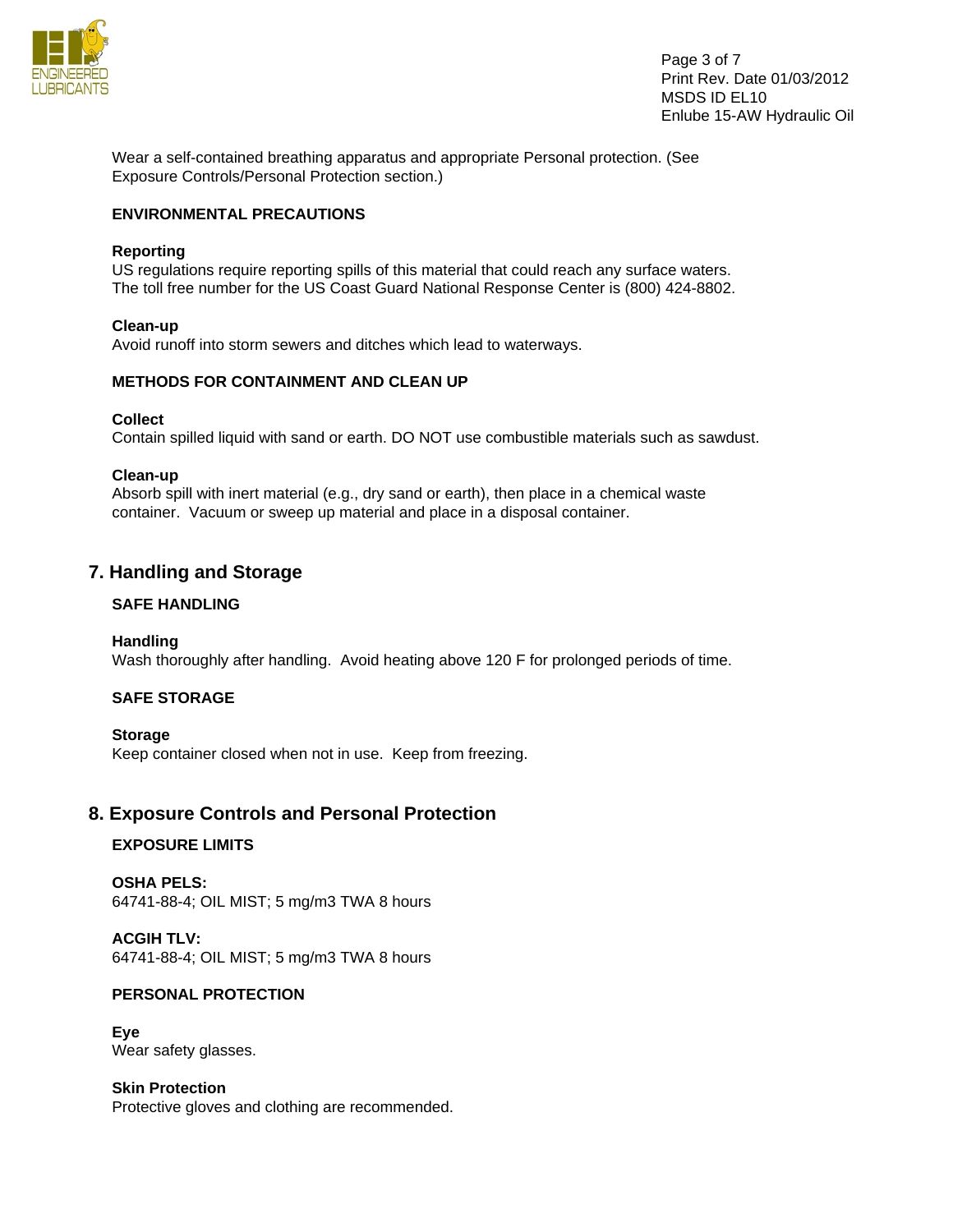

Page 4 of 7 Print Rev. Date 01/03/2012 MSDS ID EL10 Enlube 15-AW Hydraulic Oil

#### **Specific Hygeine Measures**

Always observe good personal hygiene measures, such as washing after handling the material before eating, drinking, and/or smoking. Routinely wash work clothing and protective equipment to remove contaminants. Discard contaminated clothing and footwear that cannot be cleaned. Practice good housekeeping.

#### **Engineering Controls**

Local exhaust ventilation may be necessary to control any air contaminants to within their TLVs during the use of this product.

## **9. Physical and Chemical Properties**

| <b>Physical State</b>    | Liquid                    |
|--------------------------|---------------------------|
| <b>Specific Gravity</b>  | 0.866                     |
| Density Ibs/Gal.         | 7.211                     |
| Color/Appearance         | Light Amber               |
| Odor                     | <b>BLAND</b>              |
| рH                       | Not Applicable            |
| <b>Solubility</b>        | Not Soluble               |
| VOC %                    | 1.8% E1868 (110min @ 81C) |
| <b>Molecular Formula</b> | Not determined            |
| <b>Viscosity</b>         | 31.17 cSt @ 100F          |

## **10. Stability and Reactivity**

#### **Stability**

Material is stable under normal conditions.

#### **Conditions To Avoid**

Excessive heat. High energy sources of ignition

#### **Incompatible Materials**

Strong oxidizers.

#### **Thermal Decomposition**

Smoke, Carbon oxides.

#### **Hazardous Reactions**

Hazardous polymerization will not occur.

## **11. Toxicological Information**

#### **ACUTE ORAL TOXICITY**

No data available.

#### **ACUTE INHALATION TOXICITY**

#### **Inhalation**

Prolonged or excessive inhalation may cause respiratory tract irritation.

#### **ACUTE DERMAL TOXICITY**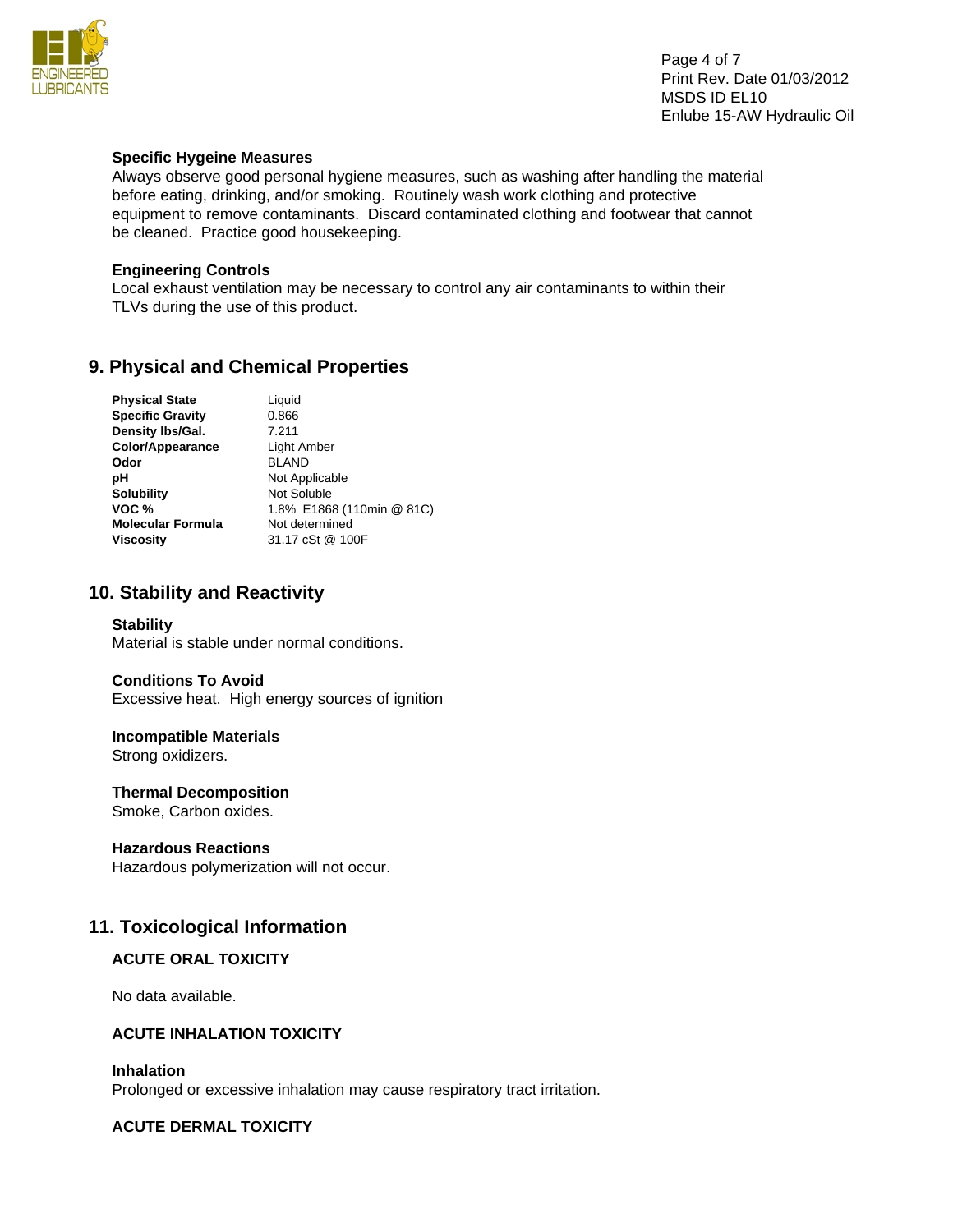

Page 5 of 7 Print Rev. Date 01/03/2012 MSDS ID EL10 Enlube 15-AW Hydraulic Oil

No data available.

#### **SKIN IRRITATION**

#### **Skin**

Prolonged or repeated contact can result in defatting and drying of the skin which may result in skin irritation and dermatitis (rash).

#### **EYE IRRITATION**

No data available.

#### **REPRODUCTIVE TOXICITY**

No data available.

#### **SKIN SENSITIZATION**

No data available.

#### **GERM CELL MUTAGENICITY**

No data available.

#### **CARCINOGENICITY**

No components present at 0.1% or greater are listed on IARC.

#### **STOT-SINGLE EXPOSURE**

No data available.

#### **STOT-REPEATED EXPOSURE**

**Target organ**  May cause breathing disorders and lung damage.

## **12. Ecological Information**

#### **ECOTOXICITY EFFECTS**

No data available.

#### **PERSITENCE AND DEGRADABILITY**

No data available.

## **13. Disposal Considerations**

#### **Waste Disposal Method**

According to local, state, and federal regulations.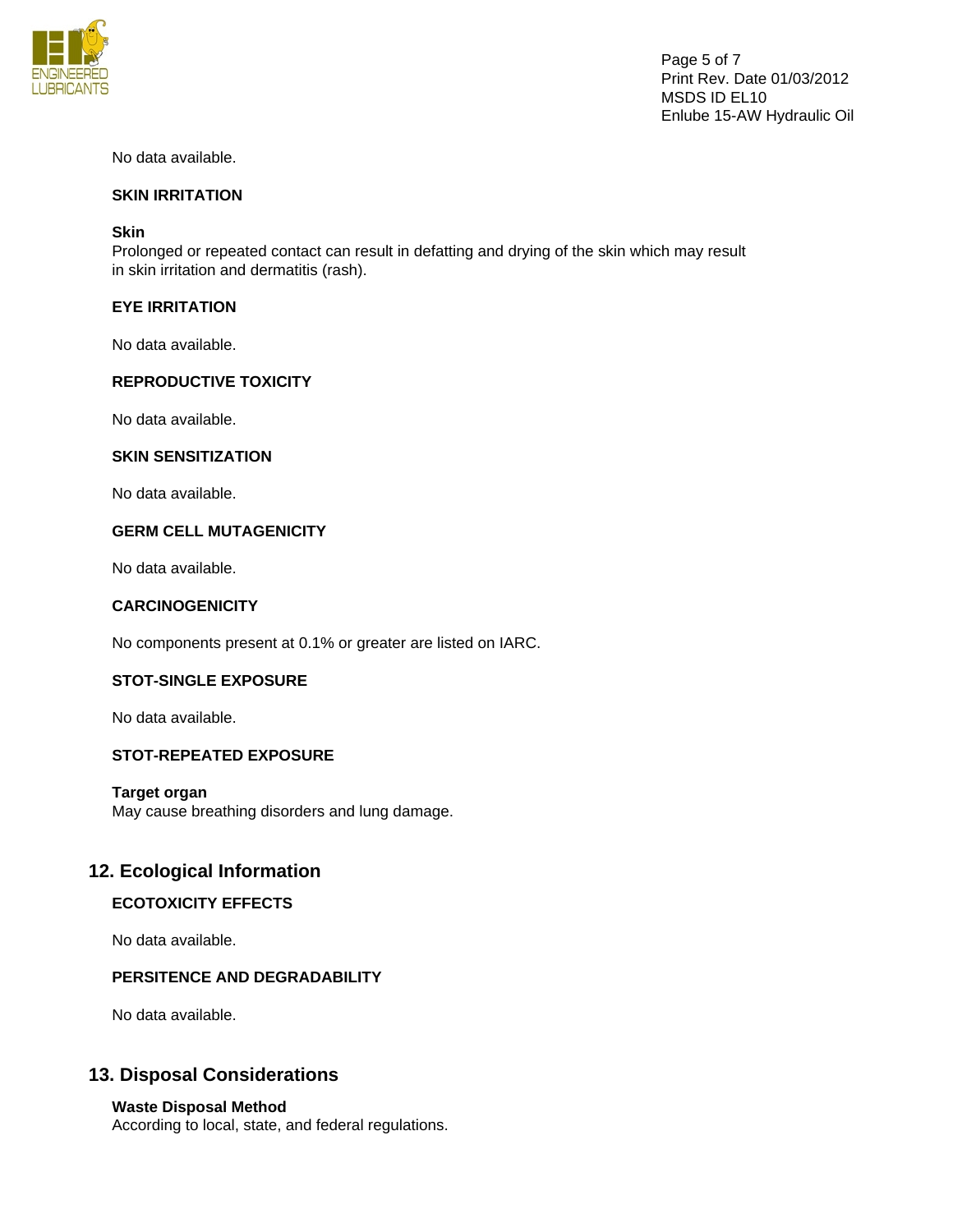

Page 6 of 7 Print Rev. Date 01/03/2012 MSDS ID EL10 Enlube 15-AW Hydraulic Oil

This material, if discarded, is not a hazardous waste under RCRA Regulation 40 CFR 261.

#### **Contaminated Packaging**

Empty containers should be taken to an approved waste handling site for local recycling or waste disposal.

### **14. Transportation Information**

#### **LAND (DOT)- NON-BULK**

Not Regulated

#### **LAND (DOT) BULK**

Not Regulated

#### **SEA (IMDG)**

Not Regulated

**AIR (IATA)** 

Not Regulated

#### **15. Regulatory Information**

#### **US REGULATIONS**

#### **SARA Sections 311 and 312**

Immediate (Acute) Health Hazard: YES. Delayed (Chronic) Health Hazard: NO Fire Hazard: NO. Reactive Hazard: NO. Sudden Release of Pressure Hazard: NO.

#### **SARA (313) TOXIC RELEASE INVENTORY**

NONE

#### **CERCLA (Comprehensive Environmental Response and Liability Act of 1980, S 103)**

NONE

**EPCRA** 

NONE

**IARC** 

NONE

**U.S. STATE RIGHT TO KNOW**